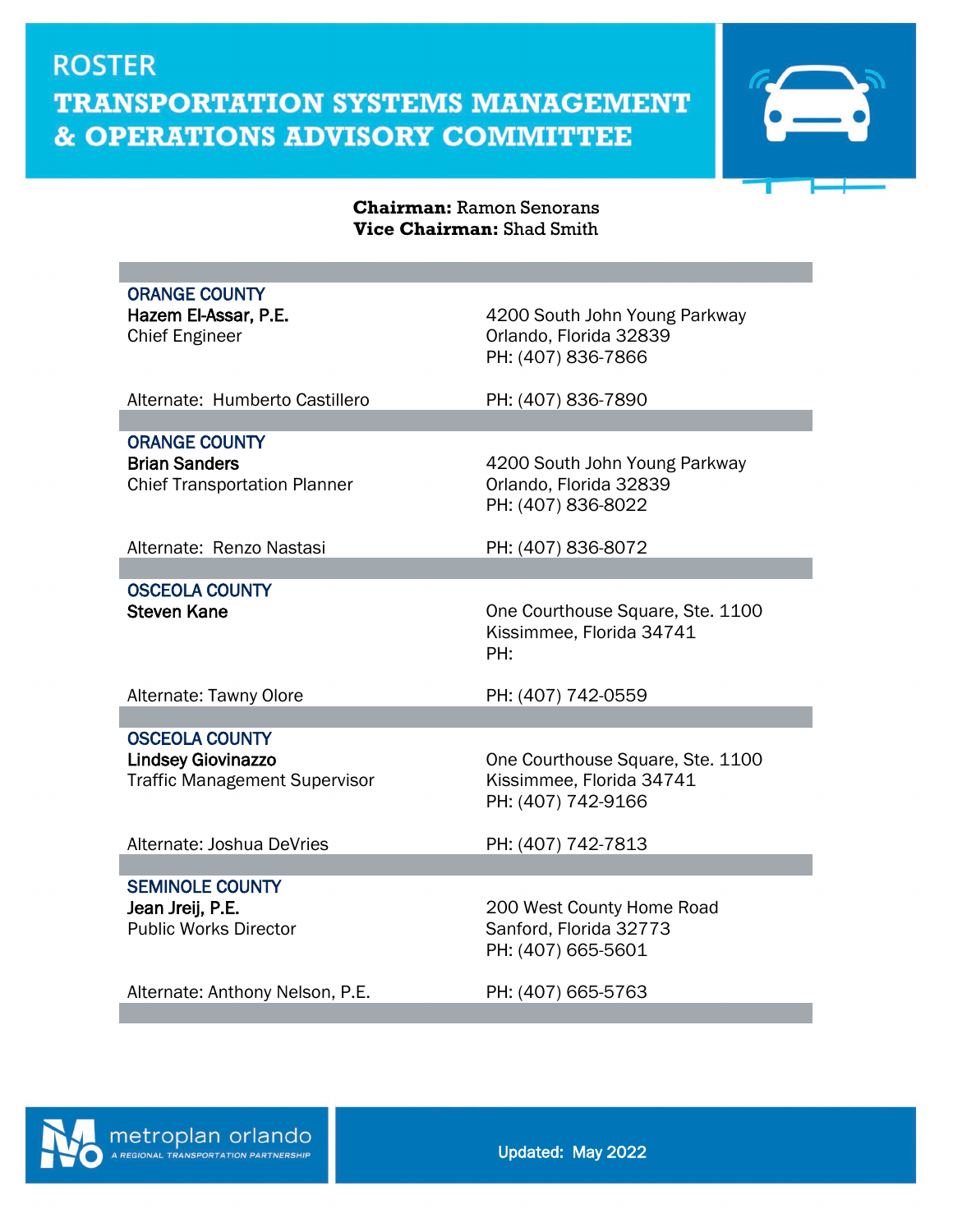

| <b>SEMINOLE COUNTY</b><br><b>Charlie Wetzel</b><br><b>County Traffic Engineer</b>                                              | 140 Bush Loop<br>Sanford, Florida 32773<br>PH: (407) 665-5686                |
|--------------------------------------------------------------------------------------------------------------------------------|------------------------------------------------------------------------------|
| Alternate: Steve Douglas, P.E.                                                                                                 | PH: (407) 665-5684                                                           |
|                                                                                                                                |                                                                              |
| <b>CITY OF ALTAMONTE SPRINGS</b><br>Brett Blackadar, PE, PMP, PTOE<br>Division Director of Engineering<br><b>City Engineer</b> | 950 Calabria Drive<br>Altamonte Springs, Florida 32714<br>PH: (407) 571-8338 |
| Alternate: Alisha Maraviglia                                                                                                   | PH: (407) 571-8146                                                           |
|                                                                                                                                |                                                                              |
| <b>CITY OF APOPKA</b><br>Pam Richmond, AICP                                                                                    | 748 Cleveland Street<br>Apopka, Florida 32703<br>PH: (407)                   |
| Alternate: Jim Hitt                                                                                                            | PH: (407)                                                                    |
|                                                                                                                                |                                                                              |
| <b>CITY OF BELLE ISLE</b><br><b>Derrek Adkins</b><br><b>Public Works Director</b>                                              | 1600 Nela Avenue<br>Belle Isle, FL 32809<br>PH: (407)                        |
| Alternate: Bob Francis, ICMA-CM                                                                                                | PH: (407) 851-7730                                                           |
|                                                                                                                                |                                                                              |
| <b>CITY OF CASSELBERRY</b><br>Dean Fathelbab<br><b>Healthy Community Manager</b>                                               | 95 Triplet Lake Drive<br>Casselberry, Florida 32707<br>PH: (407) 262-7725    |
| Alternate: Kelly Brock                                                                                                         | PH: (407) 262-7725 x1235                                                     |
|                                                                                                                                |                                                                              |
| <b>CITY OF KISSIMMEE</b><br>Nabil Muhaisen, M.S.<br>Traffic & Projects Engineer                                                | 2205 Mabbette Street<br>Kissimmee, Florida 34741<br>PH: (407) 518-2275       |
| Alternate: Ashley Willis, P.E.                                                                                                 | PH: (407) 518-2177                                                           |
|                                                                                                                                |                                                                              |



Updated: May 2022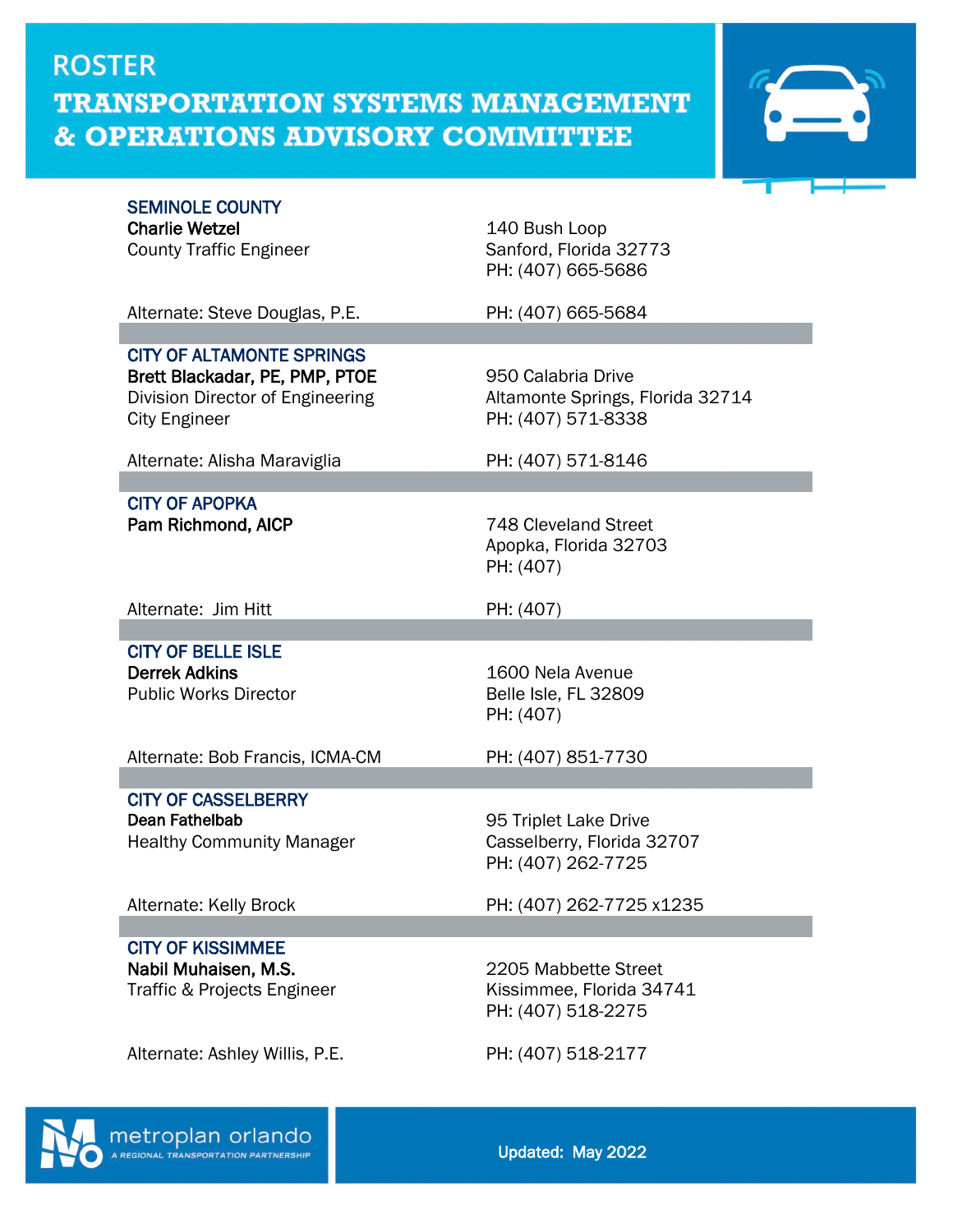

CITY OF LAKE MARY

Christopher Carson<br>
Senior Planner<br>
Senior Planner<br>
Senior Planner Lake Mary, Florida 32746 PH: (407) 585-1369

Alternate: Sabreena Colbert PH: (407-585-1459

CITY OF LONGWOOD Shad Smith 175 West Warren Avenue

Alternate: Chris Kinter **PH: (407)** 260-3468 Alternate: Ms. Anjum Mukherjee, AICP PH: (407) 260-3468

CITY OF MAITLAND<br>Alyssa Eide

City Engineer **Longwood**, Florida 32750 PH: (407) 260-3468

1776 Independence Lane City Engineer **Maitland, Florida 32751** PH: (407) 539-3693

Alternate: Kimberley Tracy PH: (407) 539-6216

CITY OF OCOEE Steve Krug<br>
Public Works Director<br>
Public Works Director<br>
247

Ocoee, Florida 34761 PH: (407) 905-3170

Alternate: Mike Rumer PH: (407) 905-3157

CITY OF ORLANDO Traffic Operations Engineer

Yameli Herschelman<br>
Traffic Operations Engineer
Annel Criando, Florida 32801

Alternate: Yaminel Reyes-Albino

CITY OF ORLANDO

Cade Braud, P.E., PTOE, AICP 400 South Orange Avenue Traffic Operations Engineer **Communist Containers** Orlando, Florida 32801

PH: (407) 246-3256

Alternate: Mark Tobin



metroplan orlando **EGIONAL TRANSPORTATION PARTNERSHIP** 

Updated: May 2022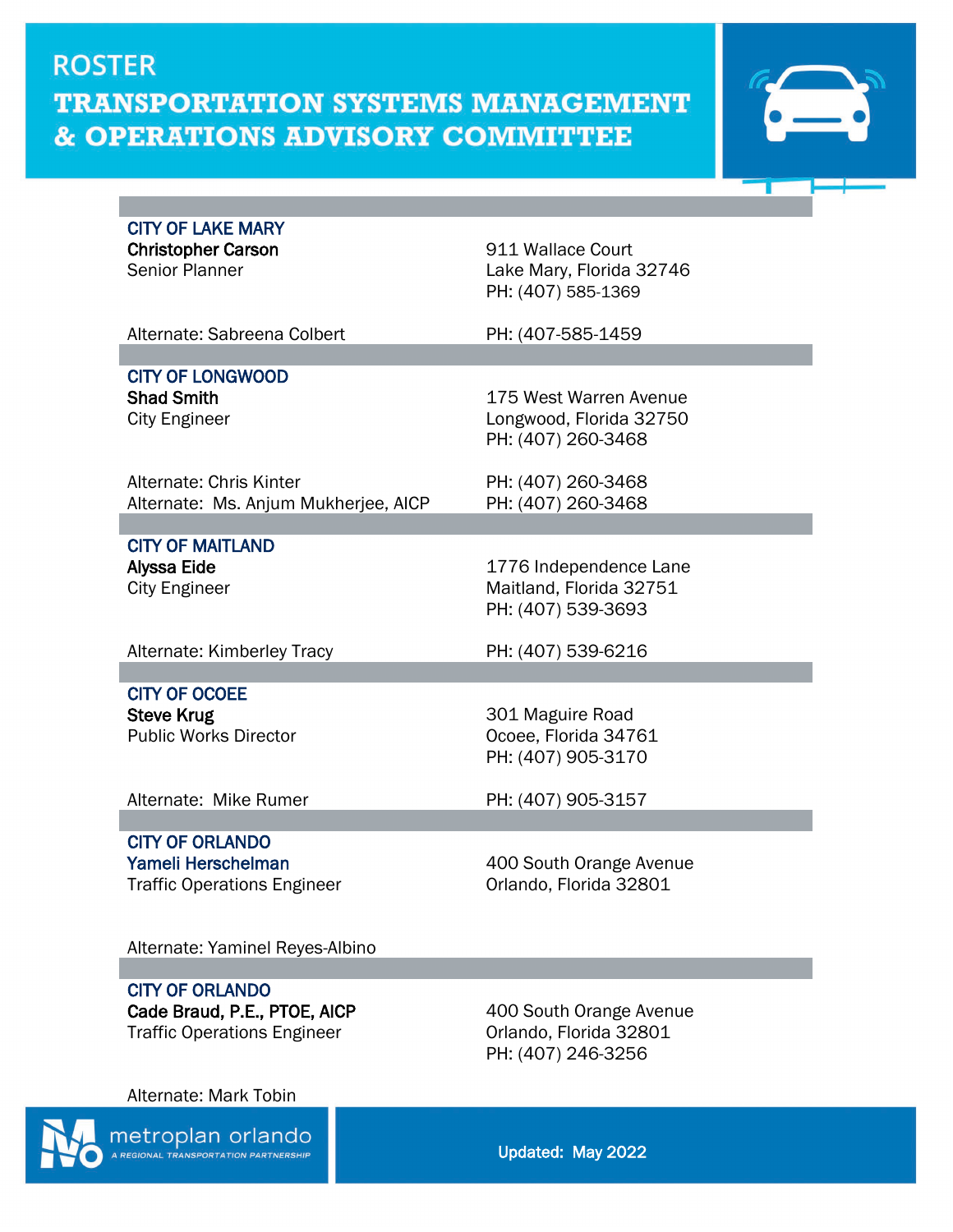

| <b>CITY OF SANFORD</b><br><b>Michael Cash</b><br><b>Planning Engineer</b>                            | 300 North Park Avenue<br>Sanford, Florida 32771<br>PH: (407) 688-5148           |
|------------------------------------------------------------------------------------------------------|---------------------------------------------------------------------------------|
| Alternate: Prince Bates                                                                              | PH: (407)                                                                       |
| <b>CITY OF ST. CLOUD</b>                                                                             |                                                                                 |
| <b>Kevin Felblinger</b>                                                                              | 1300 Ninth Street<br>St. Cloud, Florida 34769<br>PH: (407) 957-                 |
| Alternate: Donald Edwards                                                                            | PH:                                                                             |
| <b>TOWN OF WINDERMERE</b>                                                                            |                                                                                 |
| <b>Scott Brown</b><br><b>Public Works Director</b>                                                   | 614 Main Street<br>Windermere, Florida 34786<br>PH: (407) 876-2563              |
| Alternate: Robert Smith                                                                              | PH: (407) 876-2563                                                              |
|                                                                                                      |                                                                                 |
| <b>CITY OF WINTER PARK</b><br>Hong Lim<br><b>Transportation Manager</b>                              | 401 South Park Avenue<br>Winter Park, Florida 32789<br>PH: (407) 599-3521       |
| Alternate: Donald Marcotte<br>Alternate: Keith Moore                                                 | PH: (407) 599-3425<br>PH: (407) 599-3262                                        |
|                                                                                                      |                                                                                 |
| <b>CITY OF WINTER SPRINGS</b><br><b>Christopher Schmidt</b><br><b>Community Development Director</b> | 1126 East State Road 434<br>Winter Springs, Florida 32708<br>PH: (407) 327-7597 |
| Alternate: Vacant                                                                                    | PH: (407)                                                                       |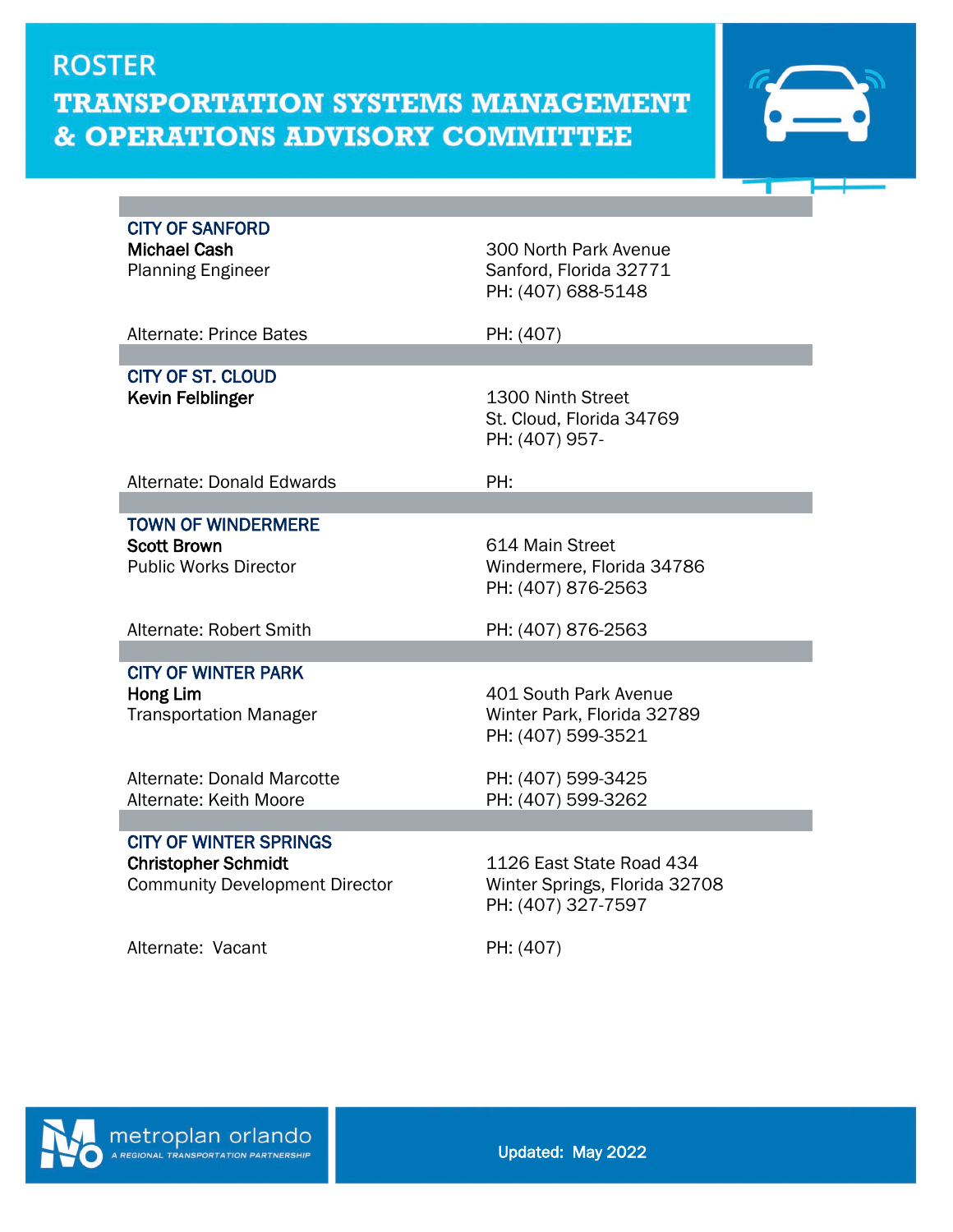

| <b>CENTRAL FLORIDA EXPRESSWAY AUTHORITY (CFX)</b>        |                                    |  |
|----------------------------------------------------------|------------------------------------|--|
| <b>Bryan Homayouni</b>                                   | 4974 ORL Tower Road                |  |
| <b>Manager of Traffic Operations</b>                     | Orlando, Florida 32807             |  |
|                                                          | PH: (407) 690-5332                 |  |
|                                                          |                                    |  |
| Alternate: Brent Poole                                   | PH: (407) 690-5333                 |  |
|                                                          |                                    |  |
| CENTRAL FLORIDA REGIONAL TRANSPORTATION AUTHORITY (LYNX) |                                    |  |
| Doug Jamison                                             | 455 North Garland Avenue           |  |
| Senior ITS Developer                                     | Orlando, Florida 32801             |  |
|                                                          | PH: (407) 254-6071                 |  |
| Alternate: Craig Bayard                                  | PH: (407) 254-6008                 |  |
|                                                          |                                    |  |
| <b>GREATER ORLANDO AVIATION AUTHORITY (GOAA)</b>         |                                    |  |
| <b>Brad Friel</b>                                        | One Airport Boulevard              |  |
| <b>Transportation Planning Manager</b>                   | Orlando, Florida 32827             |  |
|                                                          | PH: (407) 825-3139                 |  |
|                                                          |                                    |  |
| Alternate: Davin Ruohomaki                               | PH: (407) 825-3105                 |  |
|                                                          |                                    |  |
| <b>KISSIMMEE GATEWAY AIRPORT</b>                         |                                    |  |
| <b>Ramon Senorans</b>                                    | 301 North Dyer Boulevard, Ste. 101 |  |
| <b>Lead Airport Operations Coordinator</b>               | Kissimmee, Florida 34741           |  |
|                                                          | PH: (407) 518-2537                 |  |
|                                                          |                                    |  |
| Alternate: Mr. Shaun Germolus                            | PH: (407) 518-2537                 |  |
|                                                          |                                    |  |
| <b>REEDY CREEK IMPROVEMENT DISTRICT (RCID)</b>           |                                    |  |
| Lee Pulham, AICP                                         | Post Office Box 10170              |  |
| Planner                                                  | Lake Buena Vista, Florida 32830    |  |
|                                                          | PH: (407) 828-1660                 |  |
|                                                          |                                    |  |
| Alternate: Kathryn Kolbo                                 | PH: (407) 828-2250                 |  |
| METROPLAN ORLANDO/TSMO                                   |                                    |  |
| <b>COMMUNITY ADVOCATE</b>                                |                                    |  |
| <b>Butch Margraf</b>                                     | PH: (321) 303-5218                 |  |
|                                                          |                                    |  |